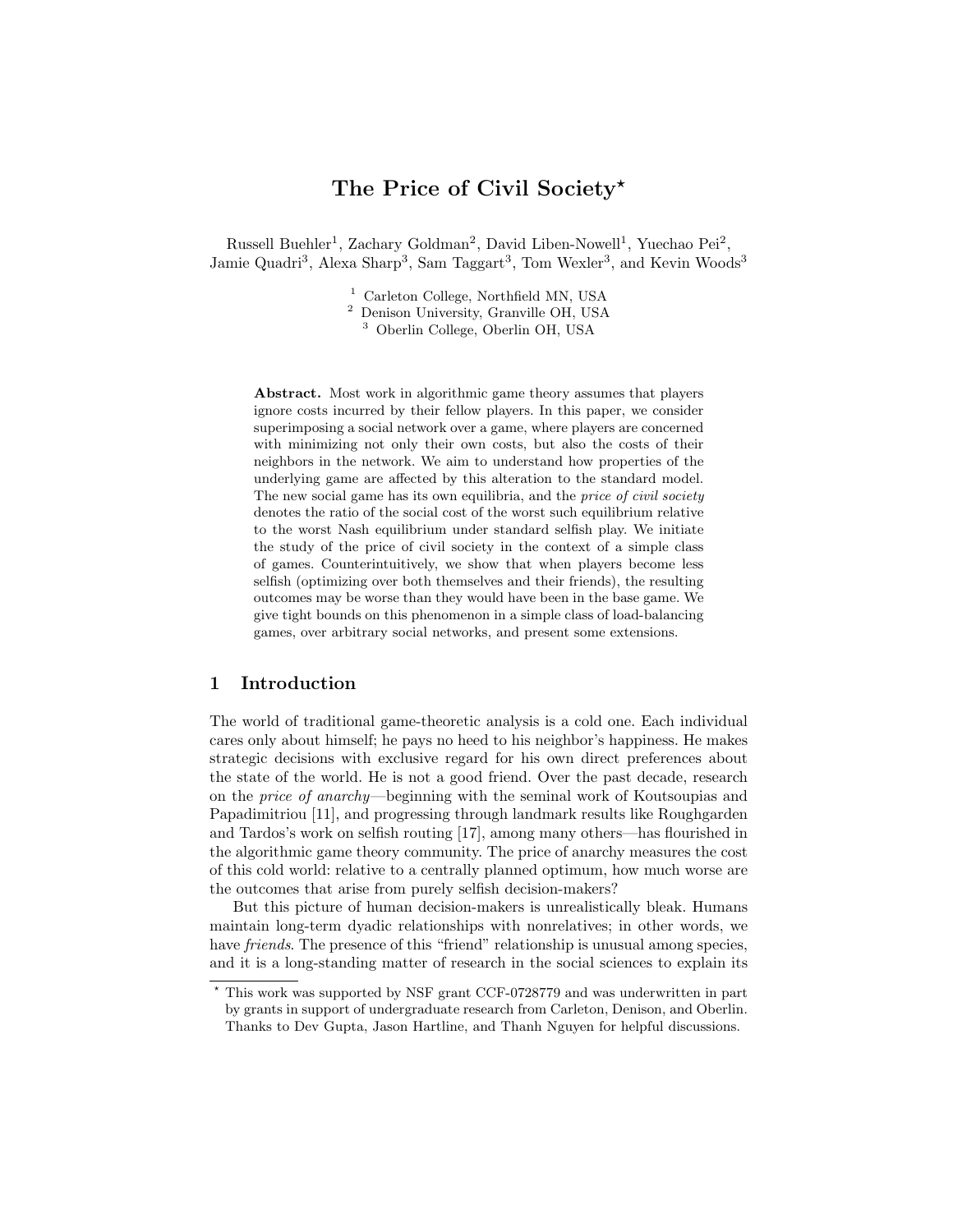origins. (See Silk [18], for example.) Our daily lives are influenced deeply by what is called civil society by political scientists: that is, everything about society that is not "the state" or "the market." Civil society is the church, the book club, the Association for Computing Machinery, the knitting circle. It is clear that our bonds with others affect our decisions; our relationships formed through civil society change our preferences relative to the solipsistic baseline. And, generally speaking, this effect is positive. (See Putnam's Bowling Alone [15], for example.)

Our goal in this paper is to understand the way in which superimposing a social network on a strategic situation affects the quality of the resulting equilibria. To this end, we consider augmenting a "base game" with a social network. Each individual cares about both her own happiness and that of her neighbors in the social network. When the social network has no edges, we have "the market" and the classic Nash equilibrium. When the social network is the complete graph, we have "the state," or at least individual agents myopically striving to optimize the welfare of society as a whole. Our interest lies in exploring the middle ground between selfishness and altruism. Specifically, we wish to analyze the following question: How much better are the equilibria when, rather than acting in a purely selfish manner, players act on behalf of their friends as well as themselves? That is, what benefits accrue from the presence of civil society?

Perhaps surprisingly, we observe that, by becoming more socially concerned, players can often end up at worse outcomes than standard Nash equilibria. This phenomenon has been observed in multiple related settings (e.g. [4, 9]), but our observation adds to the collection of such examples, suggesting that this effect is ubiquitous rather than pathological. Thus we are forced to address a different question: How much worse are the equilibria when, rather than acting in a purely selfish manner, players act on behalf of their friends as well as themselves?

We take a particular class of load-balancing game as our base games, and we examine the effect of varying the social network structure. We present tight constant bounds on the degradation of equilibrium quality in these games. Thus, in these games, we show that caring about friends can make the world worse, but only to a limited degree.

The price of civil society. Let  $\Gamma$  denote an n-player game, and let G denote an undirected graph on the players, where an edge reflects friendship between its endpoints. The *social game*  $\Gamma_G$  has the same *n* players and the same actual cost functions, but each player seeks to optimize the sum of her own cost and the costs of her neighbors in G. We are interested in the relative cost of the worst Nash equilibrium in the social game  $\Gamma$ <sub>G</sub> compared to the cost of the worst Nash equilibrium in the base game  $\Gamma$ . We call this ratio the *price of civil society*.

The complexity of this model lies in the structure of the social network. To isolate the effects of this structure, we limit our attention to load-balancing games with identical linear machines. Even in this simplistic setting, our model exhibits interesting and nontrivial behavior. Our main result is that, while the price of civil society can exceed 1, it does not exceed 5/4, and furthermore this bound is tight. The extremal example is a small game, and so we may wonder if this deterioration is merely a symptom of the discrete nature of atomic load-balancing.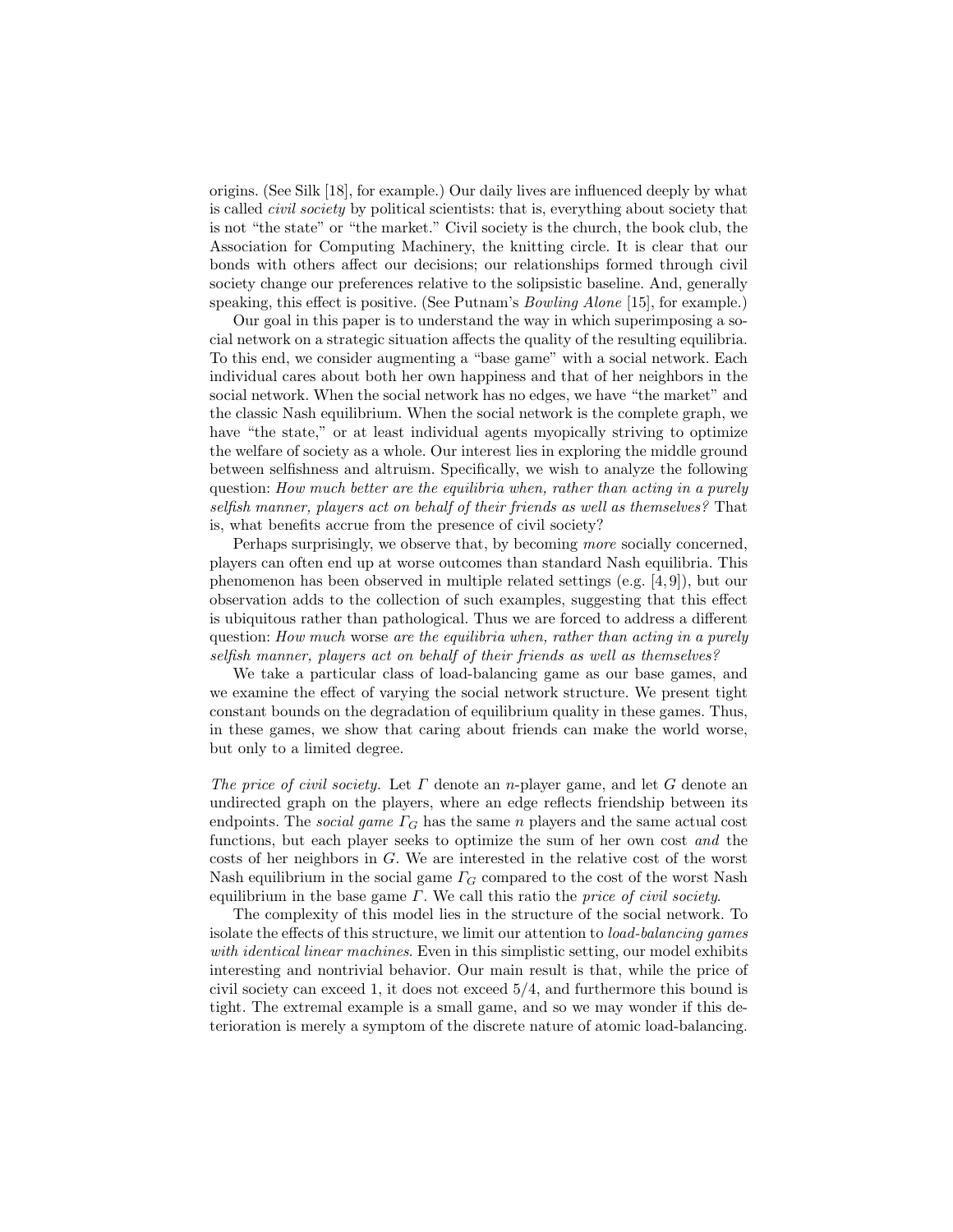We prove that it is not. As the number of players tends to infinity, and the game converges to its nonatomic version, the price of civil society becomes 9/8: smaller than in the atomic case, but still greater than 1. We also consider generalizations of this game and restrictions to particular classes of social networks.

Related work. Chen and Kempe [4] consider a routing game in which players optimize a linear combination of their own latency and the average latency of all players. The authors study the change in equilibria as a function of the weight given to the "altruistic" term, allowing for interpolation between totally selfish and totally altruistic behavior. Our model similarly interpolates between these extremes, but our "middle ground" reflects a player who cares about a select group of other players, rather than caring to a limited degree about all players.

Meier, Oswald, Schmid, and Wattenhofer [13] study a virus inoculation game in which players care about their neighbors' costs in addition to their own. Unlike our model, however, their game is intrinsically linked to the social network: changing the graph also changes the game. The primary goal of the present work is to study varied network topologies for a *fixed* game, thereby allowing us to isolate the impact of social structure on competitive play.

Ashlagi, Krysta, and Tennenholtz [1] introduce "social context games" which consider players who optimize general functions of their friends' utilities (rather than just the sum). Their work focuses on the existence of equilibria for a variety of functions, whereas we are concerned with the quality of these outcomes.

Hayrapetyan, Tardos, and Wexler [9] consider games in which players form coalitions, each modeled as a single player. Their model is closely related to the special case of our game in which the social network is a collection of cliques.

The price of anarchy was introduced by Koutsoupias and Papadimitriou [11] in the context of load-balancing games. Subsequent work has explored numerous variations of these games, including restricted classes of latency functions; symmetric or asymmetric access; unit or weighted jobs; mixed or pure equilibria; worst or best Nash equilibria; and sum or makespan objective functions. See, for example,  $[2, 3, 5-8, 10, 12, 19]$  and the references therein.

# 2 Model and Notation

For a game with player set  $N$ , a social network is given by an undirected graph with vertices N and edges representing (symmetric) friendships between players. The *perceived cost* to player  $i$  under a strategy profile  $s$  is the cost  $i$  incurs plus the total costs incurred by all of i's neighbors. The social cost  $\mathcal{SC}(\mathbf{s})$  of profile s is the sum of the actual (not perceived) costs experienced by each player.

We define OPT as a socially optimal strategy profile, that is, one with minimum social cost. An outcome is a pure Nash equilibrium (ne) when no individual player can decrease her actual cost by unilaterally switching to a different strategy; it is a civil society Nash equilibrium (csne) when no player can decrease her perceived cost by switching. Let wne and wcsne, respectively, denote the worst among the NE and the worst among the CSNE, measured by social cost.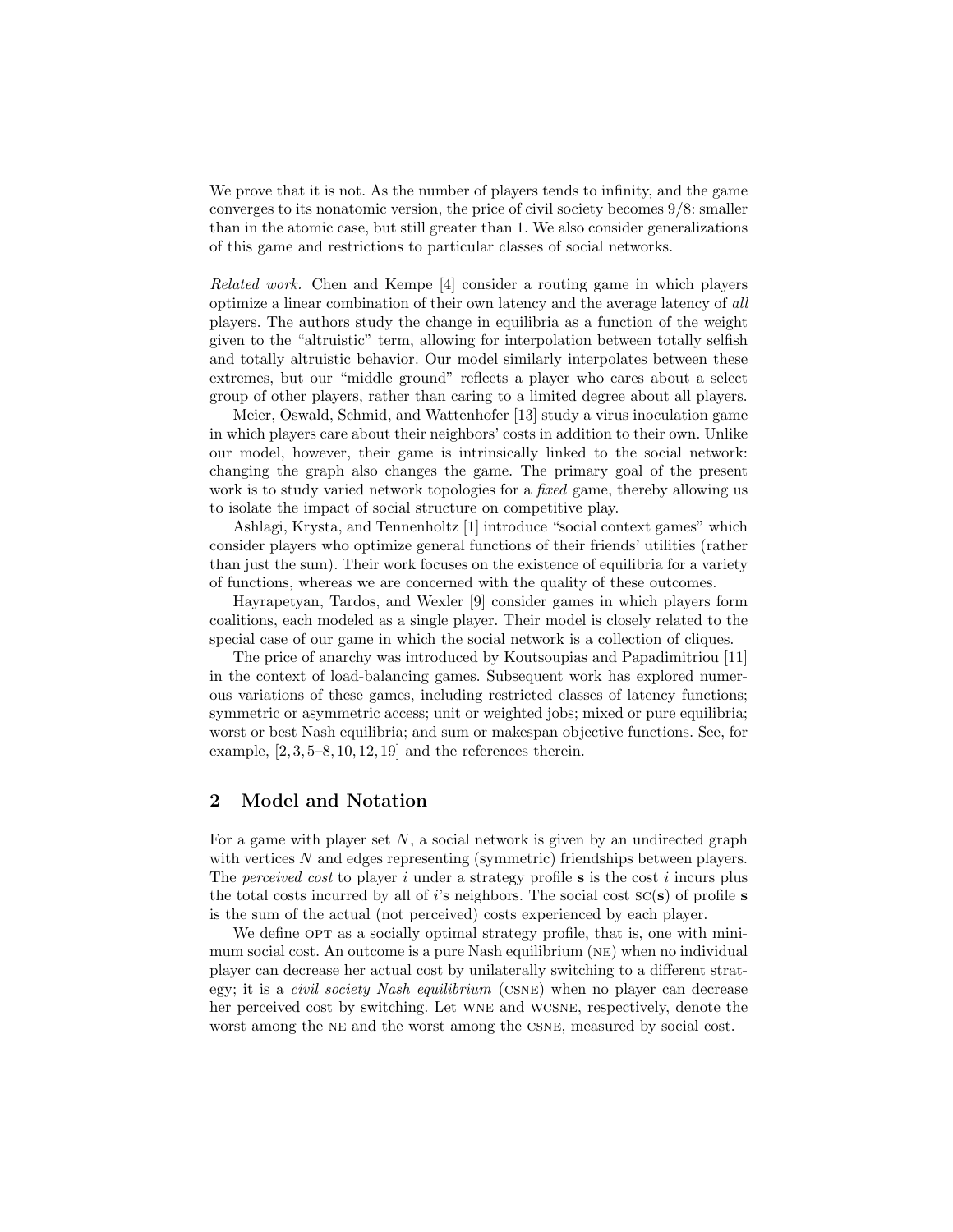The price of anarchy (poa) measures the extent to which the cost of any Nash equilibrium can exceed that of the optimal solution: it is  $SC(WNE)/SC(OPT)$ . The price of civil society (pocs) measures the extent to which the cost of a civil society Nash equilibrium can exceed that of the worst pure Nash equilibrium. That is, the pocs is sc(wcsne)/sc(wne). Note that we are comparing worst social-game equilibria to worst base-game equilibria; it could also be interesting to consider best equilibria in one or both games.

In this paper, we consider a simple base game in which each player has access to a common set M of resources. Each player selects a single resource, and incurs a cost equal to the total number of players who pick that resource. Given an outcome s, the *load*  $\ell_j = \ell_j (s)$  on a resource j is the number of players who choose j. The social cost, given by  $\sum_j \ell_j^2$ , is completely determined by the load vector  $L = (\ell_1, \ldots, \ell_m)$ . This game is equivalent to load balancing with identical linear latencies. Such games are known to have pure Nash equilibria [14, 16]. Furthermore, it can be shown that for any social network  $G$ , these games also have civil society equilibria. In particular, a potential function for this game is  $\Phi(\mathbf{s}) = \sum_{j \in M} \left[ \binom{\ell_j+1}{2} + e_j \right]$ , where  $e_j$  is the number of edges with both endpoints choosing  $\tilde{j}$  under s: one can check that if a player switches to a new resource, the improvement in her perceived cost is exactly the decrease in  $\Phi$ , and so repeated best-response moves must eventually terminate at a csne.

We also consider the nonatomic version of this game. Informally, we picture a continuum of infinitesimally small players. More formally, let  $POCs(n, m)$  denote the maximum pocs over all *n*-player, *m*-resource atomic games, and then define the nonatomic POCS to be  $\sup_m (\limsup_{n\to\infty} \text{POCs}(n,m))$ .

## 3 Main Results

Consider an  $n$ -player,  $m$ -resource instance of our game. By convexity, the socially optimal solution assigns players to resources as evenly as possible. Furthermore, the only pure Nash equilibria are of the same form. Therefore  $WNE = OPT$  and thus poa = 1. Likewise, in the nonatomic version of this game, all resources have exactly the same load in both the optimal solution and the unique equilibrium. However, superimposing certain social networks on these games may cause the pocs to exceed 1; that is, some networks lead to social games with worse stable outcomes than without the network. We consider both the atomic and nonatomic settings, and prove that the pocs in these settings is 5/4 and 9/8, respectively.

We begin with some useful lemmas. Let  $\delta$  be the size of a player in a game; that is, let  $\delta = 1$  for atomic games and let  $\delta \to 0$  for nonatomic games.

#### **Lemma 1.** For any CSNE and any two resources 1 and 2,  $\ell_1 \leq 2\ell_2 + \delta$ .

*Proof.* Consider a player i using resource 1 in the CSNE. Suppose that she is friends with all players using resource 2 and with no one using resource 1: this arrangement is the case in which she will be most averse to switching to resource 2. As it stands, her cost is  $\ell_1$ , each of her  $\ell_2/\delta$  friends' costs are  $\ell_2$ , and so her total perceived cost is  $\ell_1 + \ell_2^2/\delta$ . If she were to switch to resource 2, her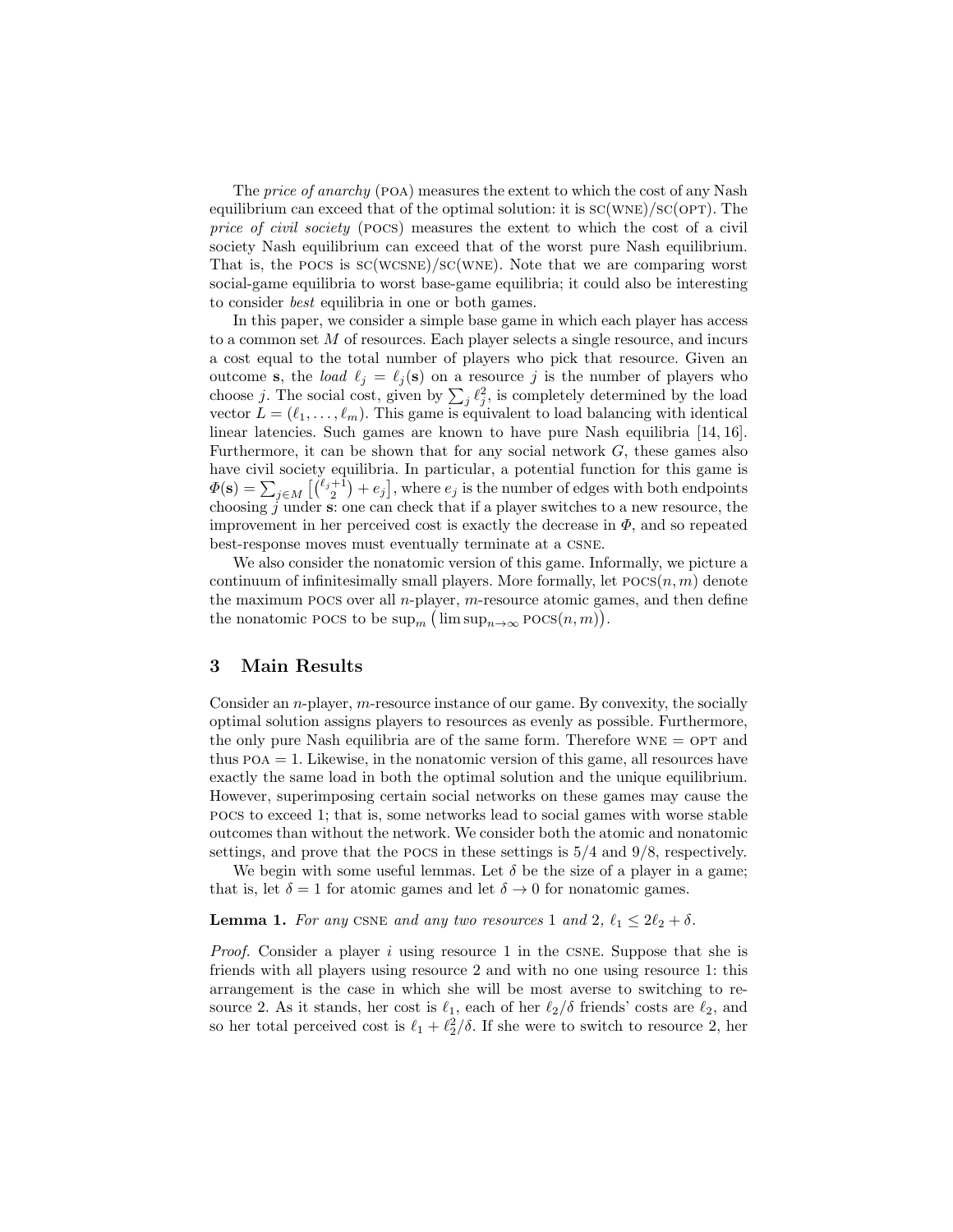cost would be  $\ell_2 + \delta$ , each of her  $\ell_2/\delta$  friends' costs would be  $\ell_2 + \delta$ , and so her total perceived cost would be  $\ell_2 + \delta + \ell_2^2/\delta + \ell_2$ . Because she does not want to switch in a CSNE, we have that  $\ell_1 + \ell_2^2/\delta \leq \ell_2 + \delta + \ell_2^2/\delta + \ell_2$ . Simplifying, we get the desired  $\ell_1 \leq 2\ell_2 + \delta$ . This inequality holds for any social network.  $\Box$ 

Given load vector  $L = (\ell_1, \dots, \ell_m)$ , define  $\Phi_m(L) = (\sum_i \ell_i^2) / [(\sum_i \ell_i)^2 / m]$ . This quantity is the ratio of the social cost of  $L$  to that of a "fractional" Nash equilibrium (all loads are identical, even if that amount is not an integer), and thus is an upper bound on the pocs of this instance.

**Lemma 2.** For a given machine i and given bounds a and b with  $0 \le a \le b$ , suppose that we maximize  $\Phi_m(L)$  over all  $\ell_i$  such that  $a \leq \ell_i \leq b$ . Then this maximum will be achieved at either  $\ell_i = a$  or  $\ell_i = b$ .

*Proof.* We note that  $\Phi_m(L)$  is not generally a convex function of  $\ell_i$ . However, it is continuously differentiable for  $\ell_i \geq 0$ , the derivative is zero at the unique point  $x_i = (\sum_{j\neq i} \ell_j^2) / (\sum_{j\neq i} \ell_j)$ , and the derivative is negative for  $0 \leq \ell_i < x_i$ and positive for  $\ell_i > x_i$ . Thus the maximum occurs at either  $\ell_i = a$  or  $\ell_i = b$ .  $\Box$ 

#### 3.1 Atomic Games

We begin with an example illustrating a nontrivial price of civil society. Consider four players, two resources, and social network  $K_{1,3}$ , the complete bipartite graph on 1 and 3 vertices. Assigning the three leaf players to resource 1 and the root player to resource 2 yields a csne of cost 10. All ne have a cost of 8; thus, the pocs of this instance is 5/4. We will show that this example is in fact the worst possible, and therefore that the pocs for atomic games is 5/4. We first prove this result for any csne in which the load on each resource is at least 2:

**Lemma 3.** Let  $L$  be the load vector for a CSNE with minimum load at least  $2$ . Then  $\Phi_m(L) \leq 49/40 < 5/4$ .

*Proof.* Combining Lemmas 1 and 2,  $\Phi_m(L)$  is maximized when all resources have load either  $\ell$  or  $2\ell + 1$  for some  $\ell \geq 2$ . Let p and  $\gamma \cdot p$  denote the number of resources with loads  $\ell$  and  $2\ell + 1$ , respectively. Then  $\Phi_m(L)$  is maximized when  $\gamma = \ell/(2\ell + 1)$  and  $\ell = 2$ , giving an upper bound of  $49/40 < 5/4$ , as desired.  $\Box$ 

Unfortunately, if some resources have a load of 0 or 1 in a csne with load vector L, then  $\Phi_m(L)$  may exceed 5/4: the pocs is still bounded by 5/4, but  $\Phi_m(L)$  uses a fractional Nash equilibrium, and more careful analysis is needed.

#### **Theorem 1.** The price of civil society of the atomic game is  $5/4$ .

*Proof.* We have shown that that the pocs can be as large as  $5/4$ . We must finish showing that  $5/4$  is an upper bound. Let  $L$  be the load vector of a WCSNE. By Lemma 3, it only remains to consider the case in which the minimum load of  $L$ is either 0 or 1. If the minimum load in  $L$  is 0, then, by Lemma 1, every resource has load either 0 or 1. Such a configuration is a NE, and thus the POCS is 1. If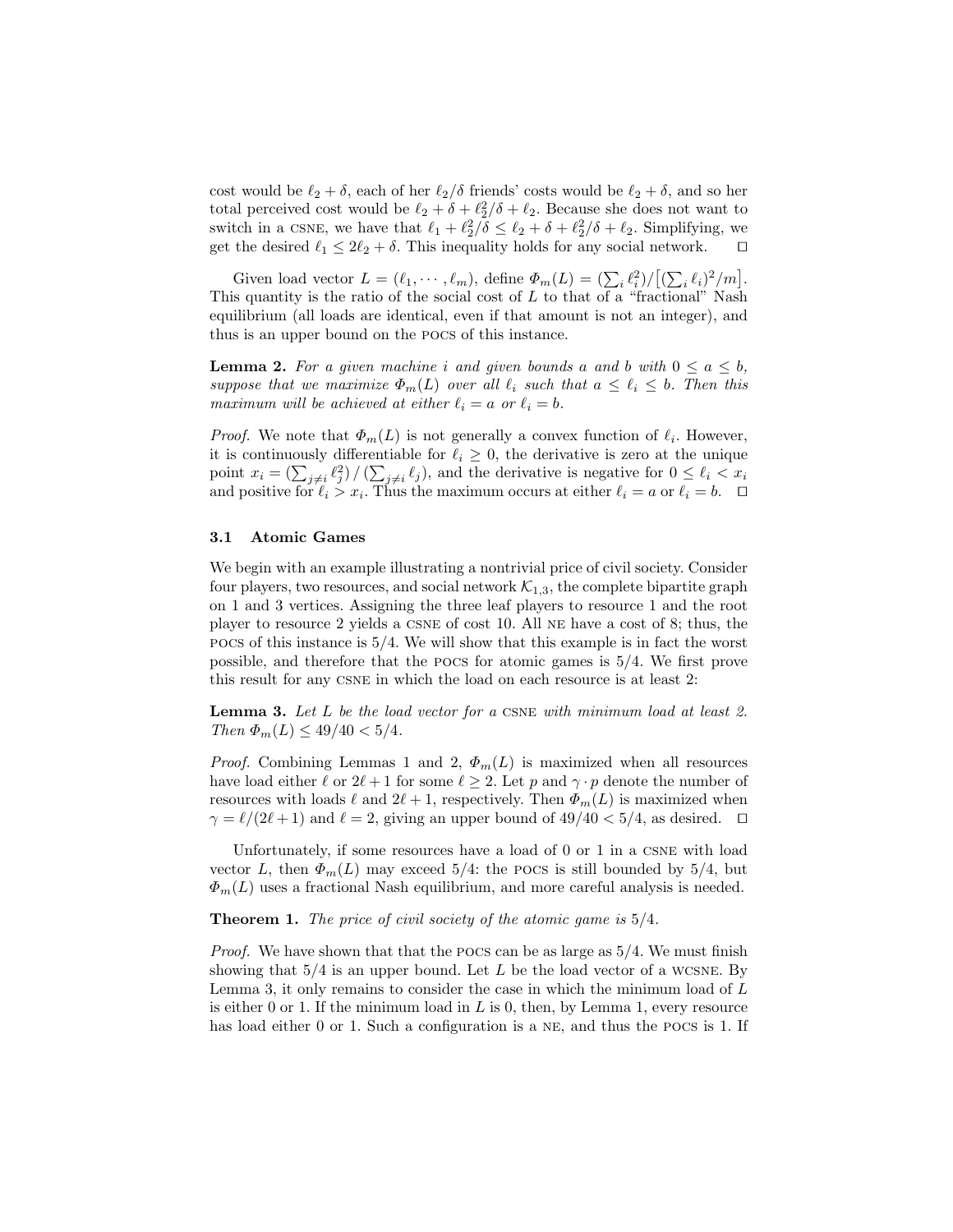the minimum load in L is 1, Lemma 1 implies that the max load is 3. Let  $p, q$ , and  $r$  denote the number of resources with loads 1, 2, and 3, respectively. The social cost of this outcome is  $p + 4q + 9r$ ; to determine the pocs of this instance, it remains to determine  $SC(WNE)$  and optimize over p, q, and r.

Note that a Nash equilibrium cannot have both load-1 and load-3 resources: players will move from a load-3 to a load-1 resource until either the load-1 or load-3 resources are exhausted. Thus a Nash equilibrium either has no load-1 resources (if  $p \leq r$ ) or no load-3 resources (if  $r \geq p$ ). Suppose that  $p \leq r$ , so at NE, there are  $(q + 2p)$  load-2 and  $(r - p)$  load-3 resources. The social cost of this configuration is thus  $4(q + 2p) + 9(r - p) = -p + 4q + 9r$ , and so  $\text{POCS} = (p + 4q + 9r)/(-p + 4q + 9r)$ . This expression is maximized when  $p = r$ and  $q = 0$ , and evaluates to 5/4. Similar analysis shows that if  $r \leq p$ , the same bound holds.  $\Box$ 

#### 3.2 Nonatomic Games

In the atomic case, the worst instance for pocs had only a few players. We now consider nonatomic games, with an infinite number of infinitesimally small players. We show that while the price of civil society generally decreases as the number of players grows, it does not improve below  $9/8$ . Thus, while a portion of our atomic  $POCS = 5/4$  example can be attributed to an integrality issue (which tends to zero as the number of players grows) the remainder is due purely to the presence of socially conscious agents (the effects of which persist even in the nonatomic case).

We start with a nonatomic example whose pocs is 9/8. Let there be three resources and  $n \to \infty$  players, with social network a complete tripartite graph with parts of size  $n/4$ ,  $n/4$ , and  $n/2$ . The unique Nash equilibrium places  $n/3$ players on each resource, for a social cost of  $3(n/3)^2 = n^2/3$ . There is a CSNE that places the  $n/2$ -player part on resource 1 and the other parts on resources 2 and 3, for a social cost of  $3n^2/8$ , yielding a POCS of 9/8.

#### **Theorem 2.** The price of civil society of the nonatomic game is  $9/8$ .

Proof. In light of the previous example, we need only prove an upper bound. It suffices to show  $\Phi_m(L) \leq 9/8$  for a WCSNE with load vector L. Lemmas 1 and 2 together imply that the maximum  $\Phi_m(L)$  occurs when each  $\ell_i$  is either  $\ell$  or  $2\ell$ , for some  $\ell > 0$ . Let p and q denote the number of resources with loads  $\ell$  and  $2\ell$ , respectively. Then  $\Phi_m(L)$  is maximized at  $q = p/2$ , where the ratio is 9/8.  $\Box$ 

### 4 Extensions and Future Work

The pocs of 5/4 for the discrete game was only achievable on a complete bipartite graph. These graphs have no triadic closure: friends of friends are never friends. But real social networks exhibit a high degree of triadic closure [20]. What happens if we force the graph to be more like a friendship-based social network?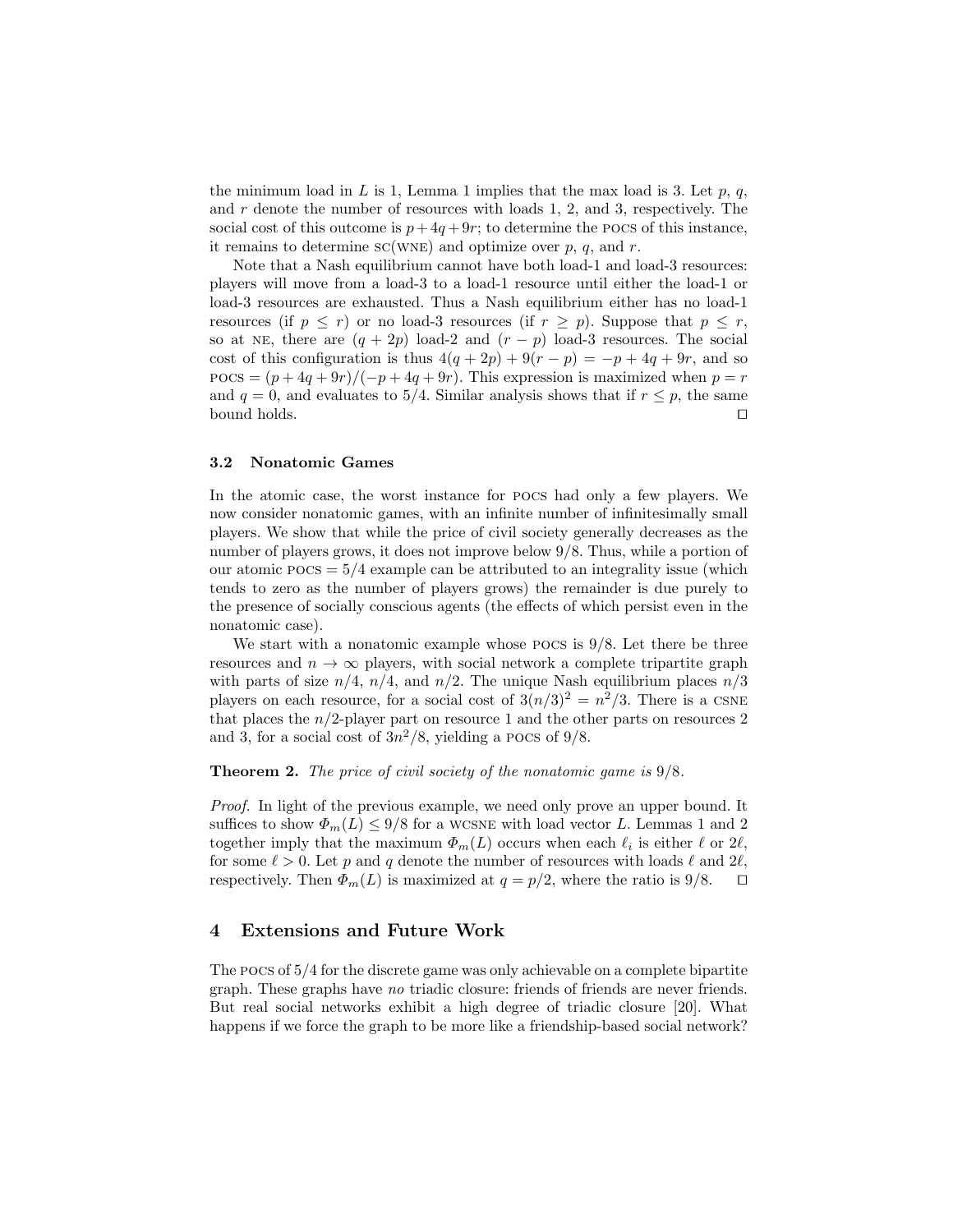We first look at a graph with *complete* triadic closure (i.e., all connected components are cliques). Here, loads in a csne must be as balanced as possible (or else at least one clique would have more people using some overloaded resource than some underloaded one). Therefore every csne is a ne, and the pocs is 1: there is no degradation because of the social network.

What happens with graphs between these extremes? What "intermediate" social structures should we examine? Here is one option. Precisely define the triadic closure of a graph to be the probability  $\Delta$  that a path of length two, chosen uniformly at random, is part of a triangle in the graph [20]. What happens as we vary  $\Delta$  in our social network? Unfortunately, graphs with  $\Delta$  approaching 1 can have the worst possible pocs of 5/4 (using many copies of the original worst-case example). However, for a fixed number of resources, restricting the allowable triadic closure can provide improved bounds on the worst possible pocs. We have seen that with no constraints on  $\Delta$ , the pocs can be as large as 5/4, while if  $\Delta$  is 1, the pocs is 1. Many intermediate results are possible: e.g., with two resources, we can show that if  $\Delta > 7/11$ , the POCS is at most 10/9.

Another way to generalize our results is to change our base game beyond a load-balancing game with unit-weight jobs and machines with identical linear latencies. We have proven several such results that we simply state here without proof. (The proof methods are substantially similar to those in Section 3.)

First we consider *related machines*, where machine j has latency function  $a_i \ell$ under load  $\ell$ . For two machines with atomic players, we can show that the price of civil society is  $14/11 \approx 1.27$ , a mild worsening over our earlier bound of  $5/4 =$ 1.25 for identical machines. The extremal example has two jobs on a machine of latency  $3\ell$  and one job on a machine of latency  $2\ell$ . For nonatomic players, the pocs remains  $9/8 = 1.125$ , the same as for identical machines. Unsurprisingly, for broader classes of latency functions, the pocs increases substantially: for general convex and increasing latencies, the pocs reaches  $n$ , the number of players.

Another generalization is weighted load balancing, where jobs may have different sizes. For two identical linear machines, the pocs increases to  $34/25$  = 1.36. The extremal example has one machine with two jobs of weight 4 and one machine with two jobs of weight 1. For more than two identical linear machines, we can prove that the pocs lies in a narrow range slightly greater than 1.5.

More generally, similar analysis can be applied to arbitrary base games. We suspect that for some classes of games, social networks may cause substantially greater degradation in the resulting equilibria, while in others, social structure may only improve outcomes. In what games are social networks most harmful?

## References

- 1. Itai Ashlagi, Piotr Krysta, and Moshe Tennenholtz. Social context games. In Proc. Workshop on Internet and Network Economics, pages 675–683, 2008.
- 2. Baruch Awerbuch, Yossi Azar, and Amir Epstein. The price of routing unsplittable flow. In Proc. Symposium on Theory of Computing, pages 57–66, 2005.
- 3. Ioannis Caragiannis, Michele Flammini, Christos Kaklamanis, Panagiotis Kanellopoulos, and Luca Moscardelli. Tight bounds for selfish and greedy load balanc-